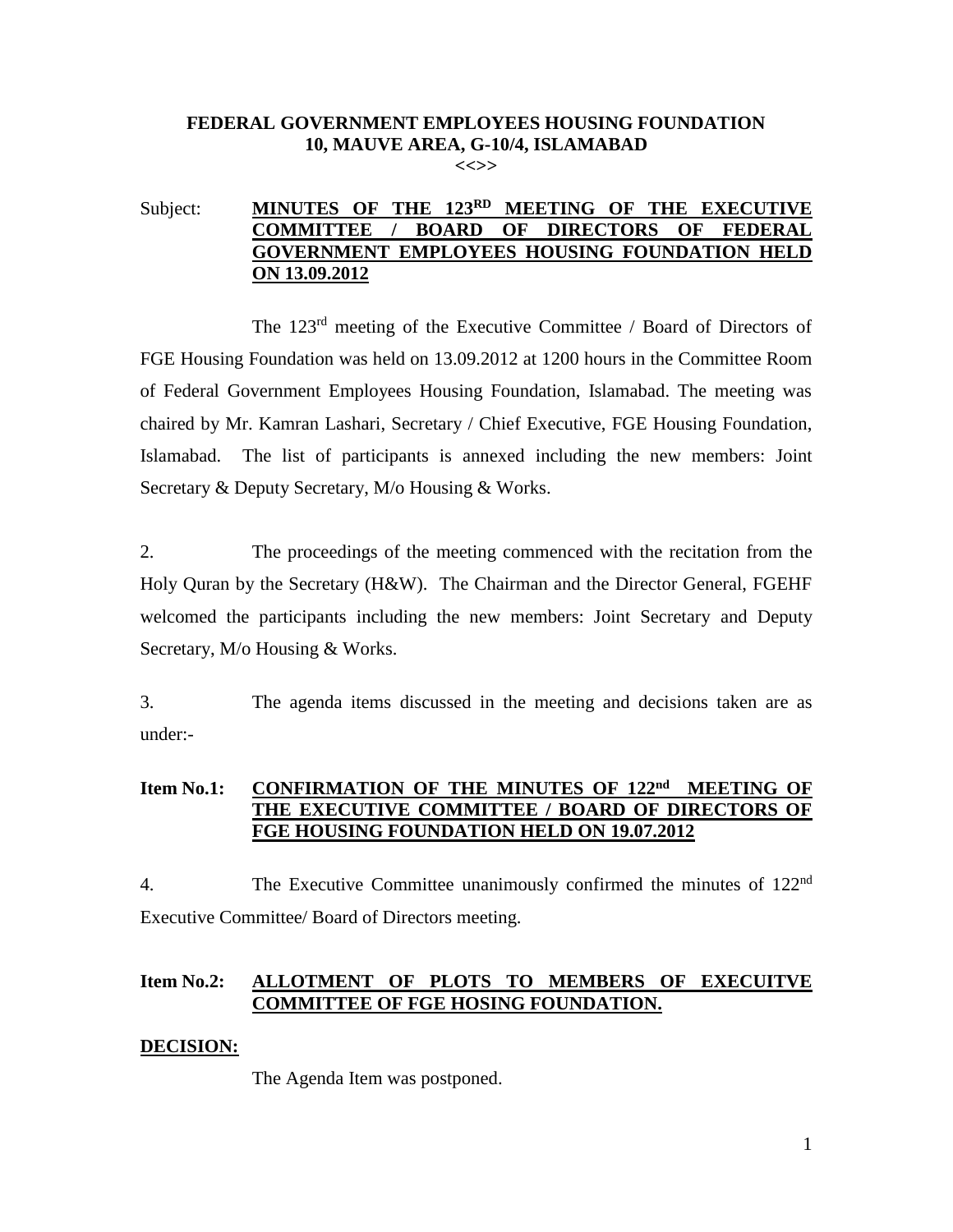| <b>Item No.3:</b> |  | REVIEW OF CRITERIA OF HARDSHIP QUOTA. |
|-------------------|--|---------------------------------------|
|                   |  |                                       |

| <b>Existing Criteria</b>                  | <b>Decision of the Executive Committee</b> |  |
|-------------------------------------------|--------------------------------------------|--|
| Where the legal rights of an<br>4.1 (i)   | The Executive Committee unanimously        |  |
| applicant whose case otherwise matures    | decided to omit the instant clause from    |  |
| on age wise seniority is denied on        | the criteria of hardship                   |  |
| account of technical or administrative    |                                            |  |
| hindrance.                                |                                            |  |
| 4.5 (ii) Widows / dependent children of   | The<br>Executive Committee<br>4.5<br>(ii)  |  |
| a deceased employee who applied within    | decided that instant clause will only be   |  |
| due date but could not get a plot because | applicable to existing schemes and it      |  |
| of age factor and who do not own a        | shall be deemed as abolished for future    |  |
| house / plot anywhere in Pakistan         | schemes.                                   |  |
| Widows of such Federal<br>(iii)<br>4.5    | The Executive Committee<br>$4.5$ (iii)     |  |
| Government Employees who met with         | decided<br>that<br>Federal<br>Government   |  |
| some tragic accident and left behind      | employees who met with some tragic         |  |
| unemployed children and have no house     | accident or victims of terrorist attack or |  |
| / plot anywhere.                          | an affectee of natural calamity and        |  |
|                                           | suffering from permanent disability and    |  |
|                                           | have not been allotted house / plot in     |  |
|                                           | Islamabad by the FGEHF or CDA.             |  |
|                                           |                                            |  |
|                                           | 4.5 (iv) Federal Government Employees      |  |
|                                           | or their children who are suffering from   |  |
|                                           | any chronic debilitating diseases, (duly   |  |
|                                           | verified / certified by the nominated      |  |
|                                           | Medical Boards / reputable hospital due    |  |
|                                           | to which there is a danger of death and    |  |
|                                           | not own a house / plot in<br>does          |  |
|                                           | Islamabad, allowed by FGEHF / CDA.         |  |
|                                           |                                            |  |
|                                           | Those Federal Government<br>4.5<br>(v)     |  |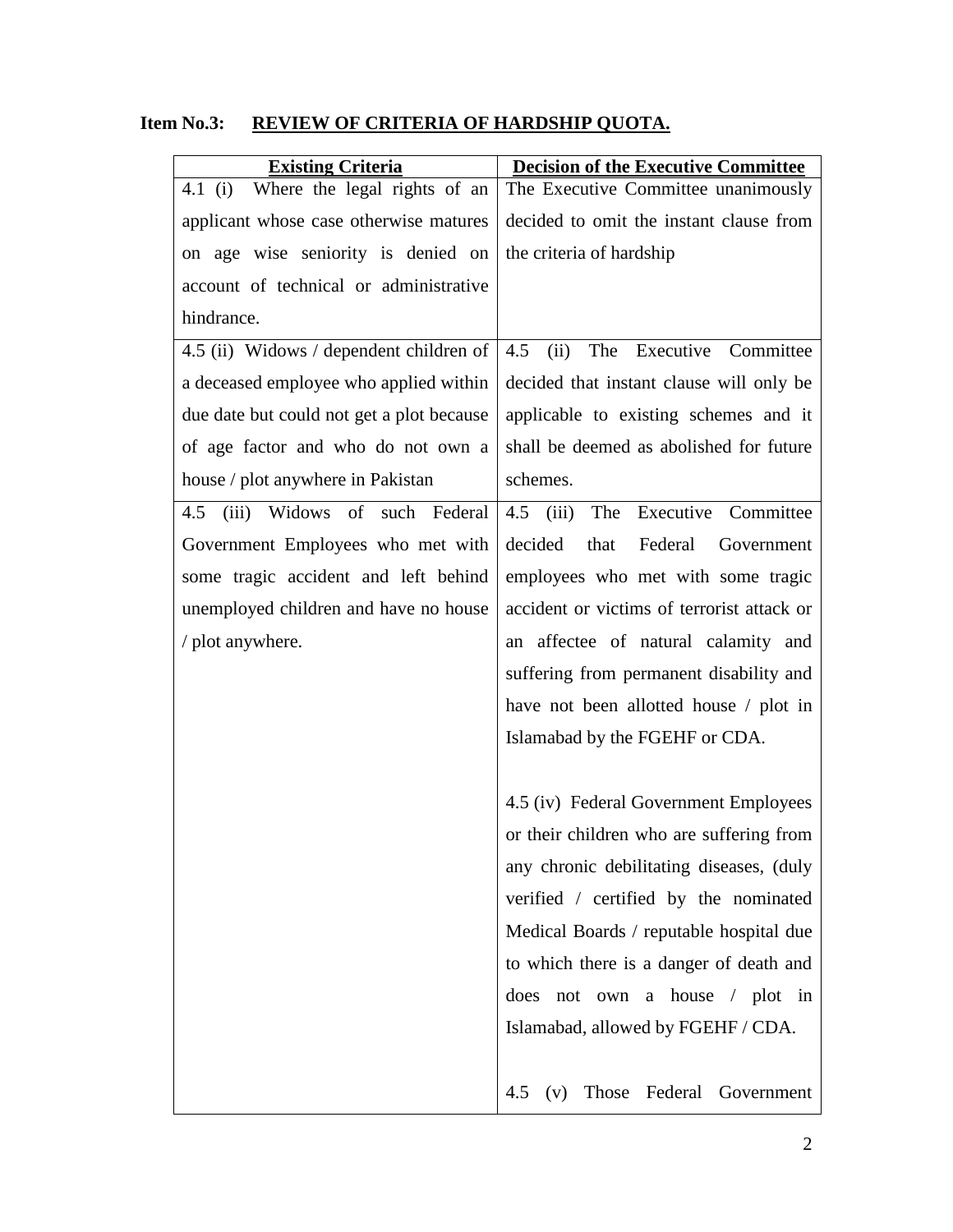Employees who have retired and otherwise qualify in terms of age-wise seniority but could not apply in Phase-IV of the Housing Scheme within due date because of unavoidable circumstances be considered for allotment. However, reasonable late fee will be worked out to be charged in such cases.

## **Item No.4: SERVICE RULES OF HOUSING FOUNDATION – PROMOTION TO THE POST OF DIRECTOR (BS-19)**

5. The Director General (HF) explained the background of the subject agenda before the Executive Committee Members. He stated that there is no quota for the Housing Foundation employees for promotion to the post of Director. The posts of Directors are to be filled 100% through initial appointment. Recently a numbers of Assistant Directors have been promoted as Deputy Directors and there is a growing demand among the employees of the Housing Foundation for promotion quota to the post of Directors. It is, therefore, proposed that posts of Directors may be filled as 50% by promotion and 50% through appointment. Qualification for promotion to the post of Director shall be 12 (twelve) years of service as Assistant Director and Deputy Director OR 7 (seven) years of service as Deputy Director. Members of the Executive Committee agreed for 50% promotion quota to the post of Director for the employees of the Housing Foundation subject to the condition that maximum laid down length of service (as stated above), qualifications, job analysis and job description are strictly followed.

### **DECISION:**

It was agreed that 50% quota be given to promotion and 50% to direct recruitment subject to the condition that minimum length of service, as laid down by the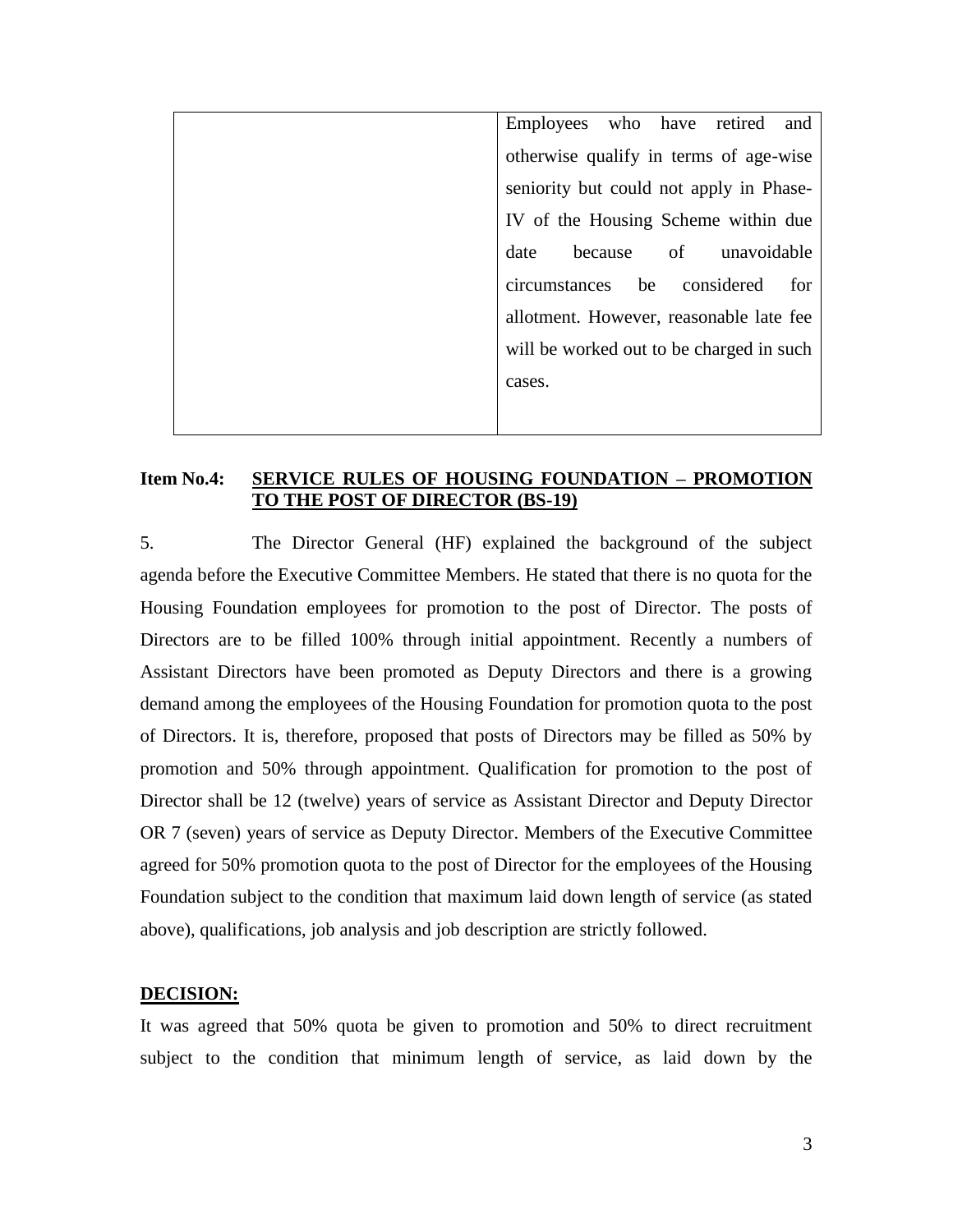Establishment Division will be applicable (12 years as in BS-17 and BS-18 or 7 years in BS-18).

### **Item No.5: CIVIC AMENITIES / PLOTS FOR COMMUNITY WELFARE ETC. (WILL BE DISCUSSED IN THE MEETING)**

6. The Director General (HF) tabled the issue of civic amenities for discussion of members of the Executive Committee. Chairman of the Committee desired that a performance oriented strategy be devised to address this issue. The Chairman CDA seconded the issue and stated that a number of complaints are also received daily in CDA from the residents of the G-13 / G-14. The issue needs immediate response and settlement on priority. Chairman CDA proposed that he and his team can have a joint visit of the Sector G-13 and G-14/4 to assess the condition of civic amenities and decide the work to be carried by CDA and the tasks to be carried by Housing Foundation. The Chairman of the Committee seconded the proposal and desired that DG Housing Foundation and Chairman CDA should resolve the matter.

7. At the end of the meeting, the Chairman of the Executive Committee observed that their shall be criteria for the deputationists to be posted in Housing Foundation and a proper homework shall be made by the Housing Foundation prior to the issuance of NOC for deputationists. The deputationists shall not stay for long time and new blood shall be encouraged to make the organization more vibrant. He further desired that the Executive Committee may also be apprised about the progress with regard to development of G-14 sector in the next meeting. The proposal of the Housing Foundation for a new Sector of (F-14) was also welcomed and it was agreed to place it in the next meeting of the Executive Committee.

8. The meeting ended with a vote of thanks to and from the chair.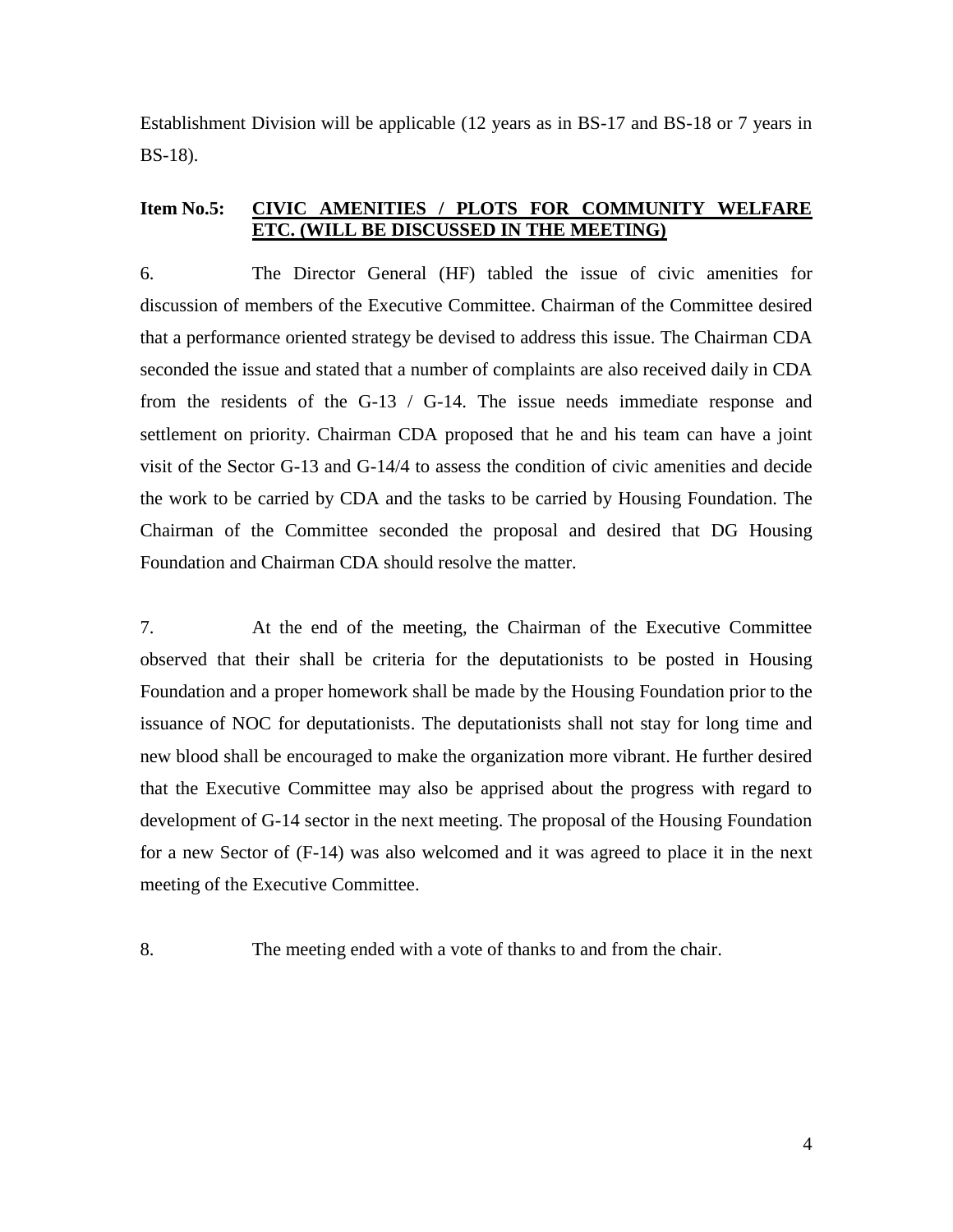#### **LIST OF PARTICIPANTS**

- 1. Mr. Naveed Akram Cheema, Secretary, M/o Housing & Works, Islamabad. (In Chair).
- 2. Mr. M. Liaquat Munir Rao, Financial Advisor (H&W), Islamabad.
- 3. Engr. Hasan Salim Haqqani, Managing Director, National Construction Limited, Islamabad.
- 4. Mr. Muhammad Irfan, Director General, National Housing Authority, Islamabad.
- 5. Mr. Tariq Mehmood Pirzada, Managing Director, PHA Foundation, Islamabad.
- 6. Mr. S.M. Afaq Makhdoomi, Joint Secretary, Cabinet Division, Islamabad.
- 7. Mr. Athar Hussain Khan Sial, Additional Secretary, M/o Interior, Islamabad.
- 8. Mian Masood Akhtar, Director General, Pak PWD Islamabad.
- 9. Mr. Aurangzeb Marral, Deputy Secretary (Admn), M/o Housing & Works, Islamabad.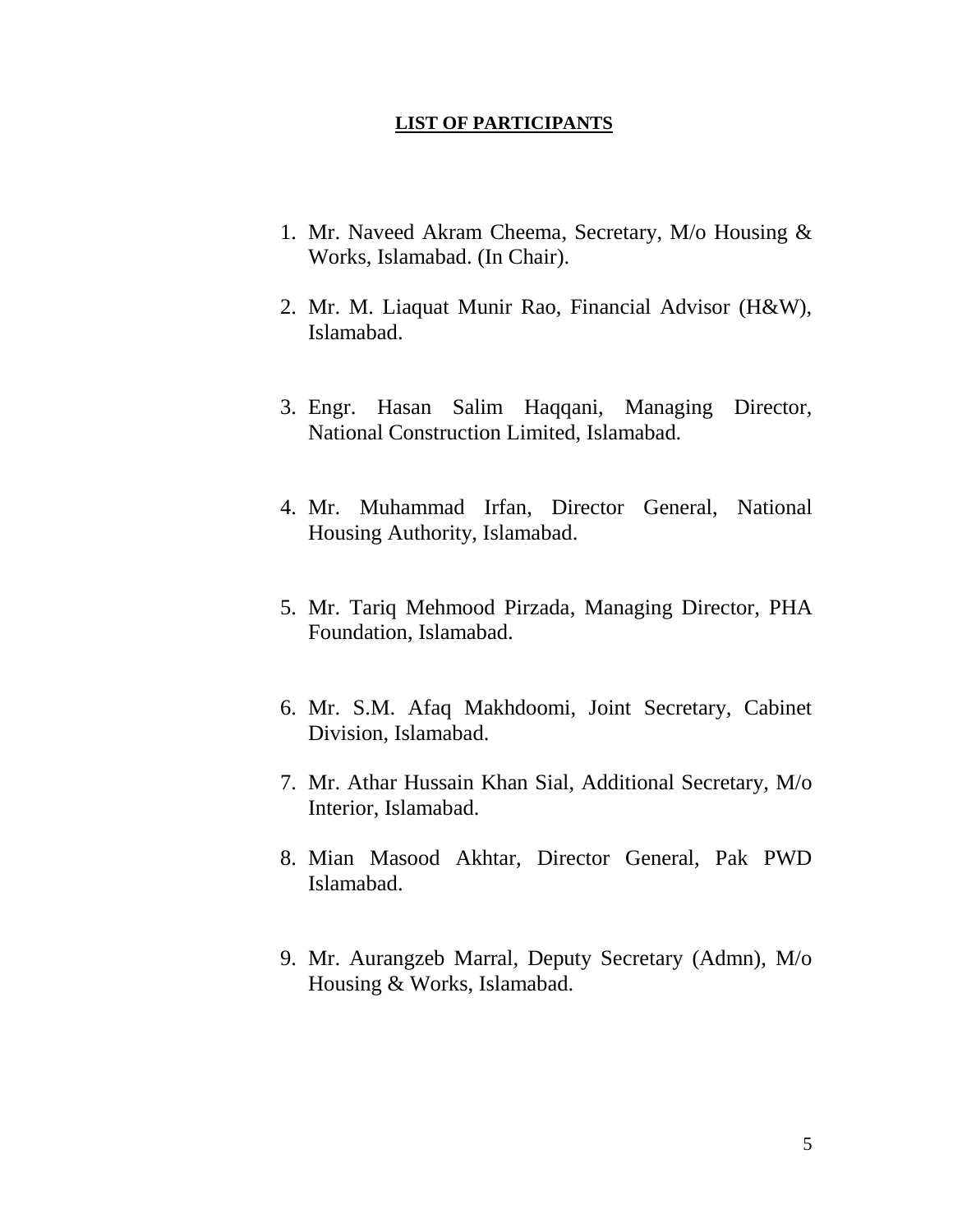#### **FEDERAL GOVERNMENT EMPLOYEES HOUSING FOUNDATION 10, MAUVE AREA, G-10/4, ISLAMABAD <<>>**

## Subject: **MINUTES OF THE MEETING REGARDING DISCUSSION ABOUT DEVELOPMENT WORK OF SECTOR G-14/1,2 & 3 ISLAMABAD HELD ON 19.07.2013**

The meeting regarding discussion about development work of Sector G-14/1,2,3 Islamabad was held on 19.07.2013 at 5:30 pm in the site office of G-13 Sector Islamabad. The meeting was chaired by DG Housing Foundation. The list of participants is annexed.

2. The different issues were discussed in the meeting as under:-

3. The Consultant gave briefed and explained about infrastructure work at G-14 site. It was stated that against 40% of available land only miserly 11% work have been completed upon with DG Housing Foundation took serious view of such a slow progress. DG Housing Foundation inquired from the Contractor about reason for delay upon which the representative of contractor submitted that the site was handed over in September, 2013. However, they failed for maintaining of the pace of work upon which DG Housing Foundation further inquired from both the Consultant and Contractor that there is any impediment existed.

4. DG Housing Foundation further enquired from both the Contractor and Consultant that if due to nature of land, if there was any impediment from the engineering point of view, which was also denied by the Consultant and Contractor unanimously. Upon which, the DG remarks against 41% of progress required the existing progress of 11% work done and directed that an action plan should be prepared comprehensively and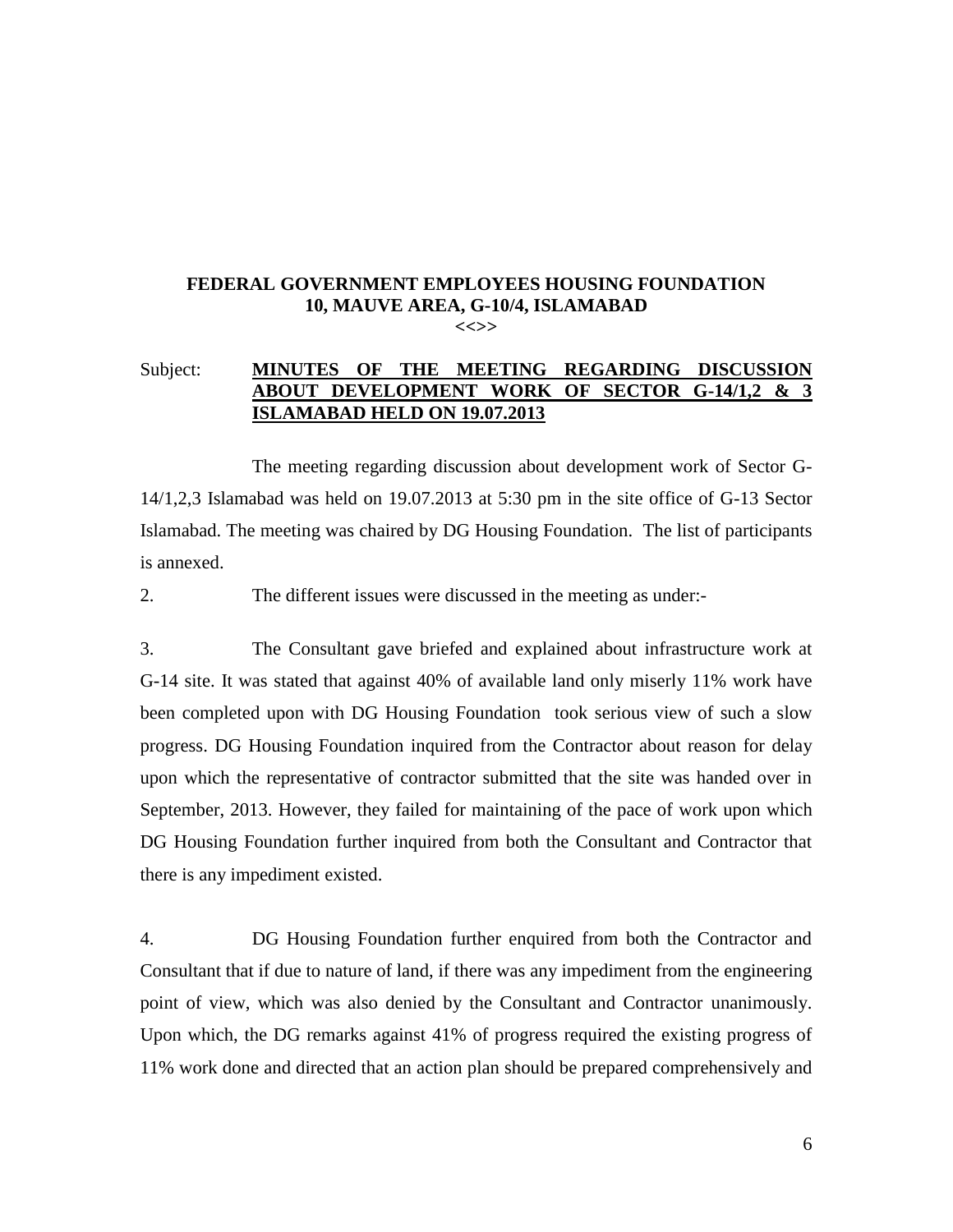presented in the next meeting, which will be held on  $24<sup>th</sup>$  July, 2013 in the office of DG Housing Foundation.

5. It was further enquired from the Contractor and Consultant that there is any issue with regard to lack of payment or delay of payment on behalf of Housing Foundation for which both of them denied that there was no issue of payment / finance on behalf of Housing Foundation. However, remaining the issues mobilization advance exist of Contractor, which DG Housing Foundation directed that this is an internal issue.

6. With regard to Built up Properties (BUP) award, DG Housing Foundation inquired about the progress from the AC (ICT) which representated with the survey work of slow at Jhangi being done. DG directed to complete the survey work in minimum possible time. The DG Housing Foundation sensitize about the importance of survey and inquired the temporarily sheds still being made to which AC (ICT) denied.

7. The meeting ended with a vote of thanks to and from the chair with the directions to prepare comprehensive report for the upcoming meeting.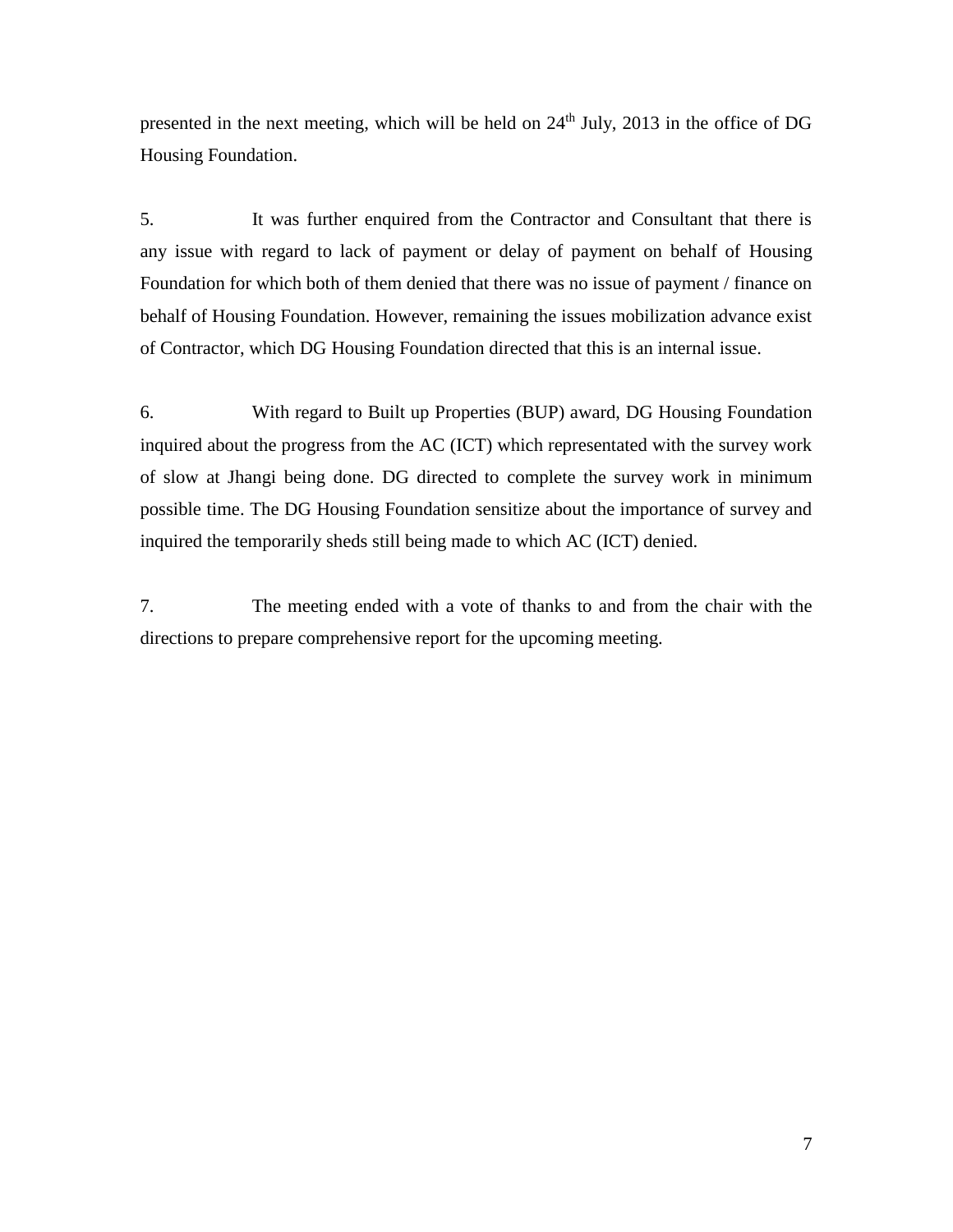*Most I*

*immediate*

*By Special Messenger*

# **FEDERAL GOVERNMENT EMPLOYEES HOUSING FOUNDATION 10, MAUVE AREA, G-10/4, ISLAMABAD**

**<<>>**

No.1(2)/2013-HF/Admn July 19, 2013

# Subject: - **MINUTES OF THE MEETING REGARDING DISCUSSION ABOUT DEVELOPMENT WORK OF SECTOR G-14/1,2 & 3 ISLAMABAD HELD ON 19.07.2013**

 The meeting regarding discussion about development work of Sector G-14/1,2,3 Islamabad was held on 19.07.2013 at 5:30 pm in the site office of G-13 Sector Islamabad. The meeting was chaired by DG Housing Foundation. The list of participants is annexed.

> (Engr.FURQAN-UL-HASSAN ) Company Secretary / Director (Admn) Tele: 9106069

- 1. Mr. Tariq Mehmood Pirzada, Director General, Housing Foundation.
- 3. Malik Zafar Abbas, Director (Law) Housing Foundation.
- 2. Mr. Shahid Farzand, Director (Tech.), Housing Foundation.
- 4. Engr. Furqan-ul-Hassan, Director (Admn.) Housing Foundation.